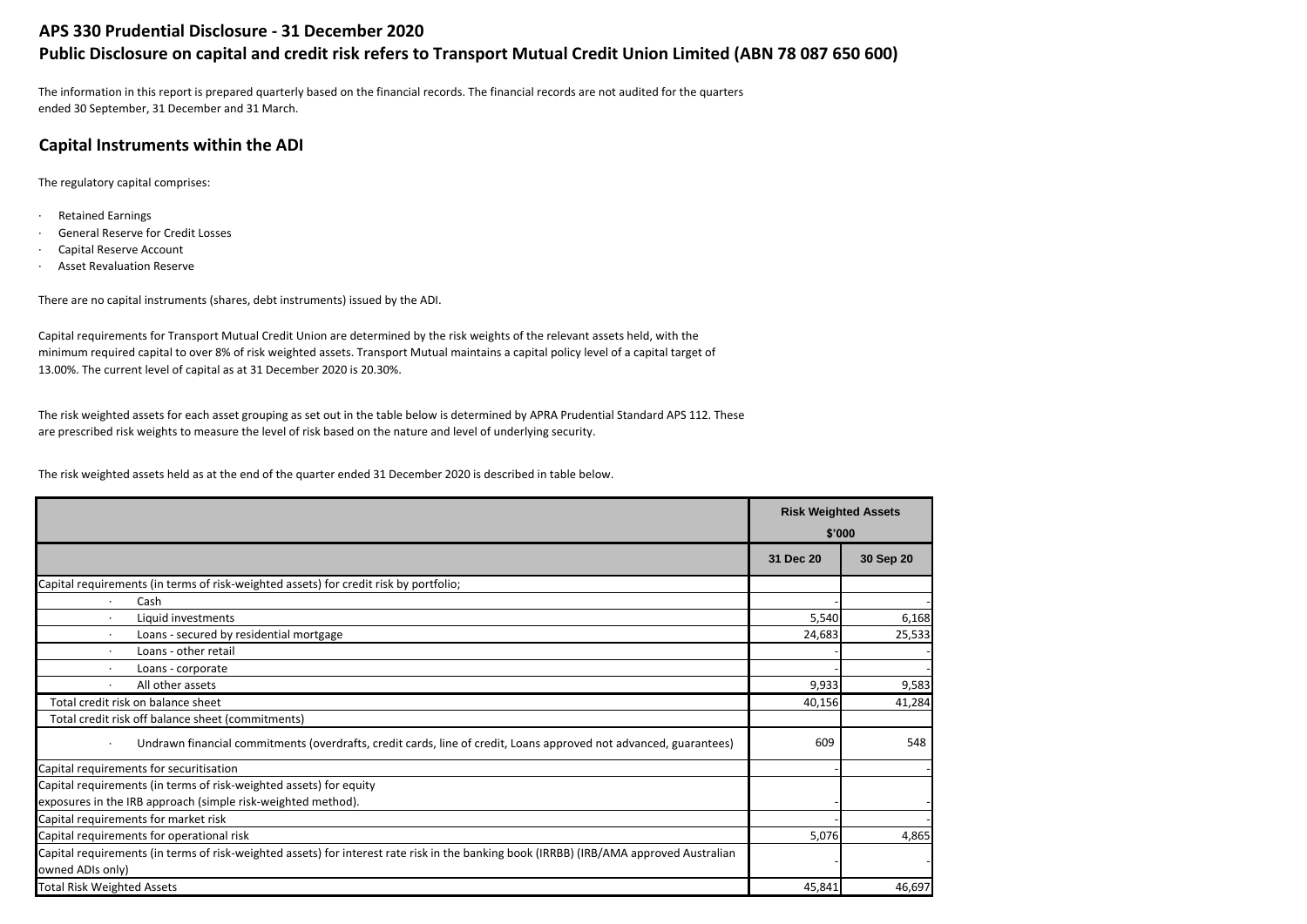### **Capital**

The capital held by Transport Mutual exceeds the policy and minimum capital prescribed by APRA Prudential Standards.

The capital ratio is the amount of capital described in the table below divided by total risk weighted assets.

|                      | Capital \$ '000 |           |
|----------------------|-----------------|-----------|
|                      | 31 Dec 20       | 30 Sep 20 |
| Common Equity Tier 1 | 8,834           | 8,814     |
| Tier 1               | 8,834           | 8,814     |
| <b>Total Capital</b> | 9,304           | 9,275     |

|                      | <b>Capital %</b> |           |  |
|----------------------|------------------|-----------|--|
|                      | 31 Dec 20        | 30 Sep 20 |  |
| Common Equity Tier 1 | 19.29%           | 18.88%    |  |
| Tier 1               | 19.29%           | 18.88%    |  |
| <b>Total Capital</b> | 20.30%           | 19.86%    |  |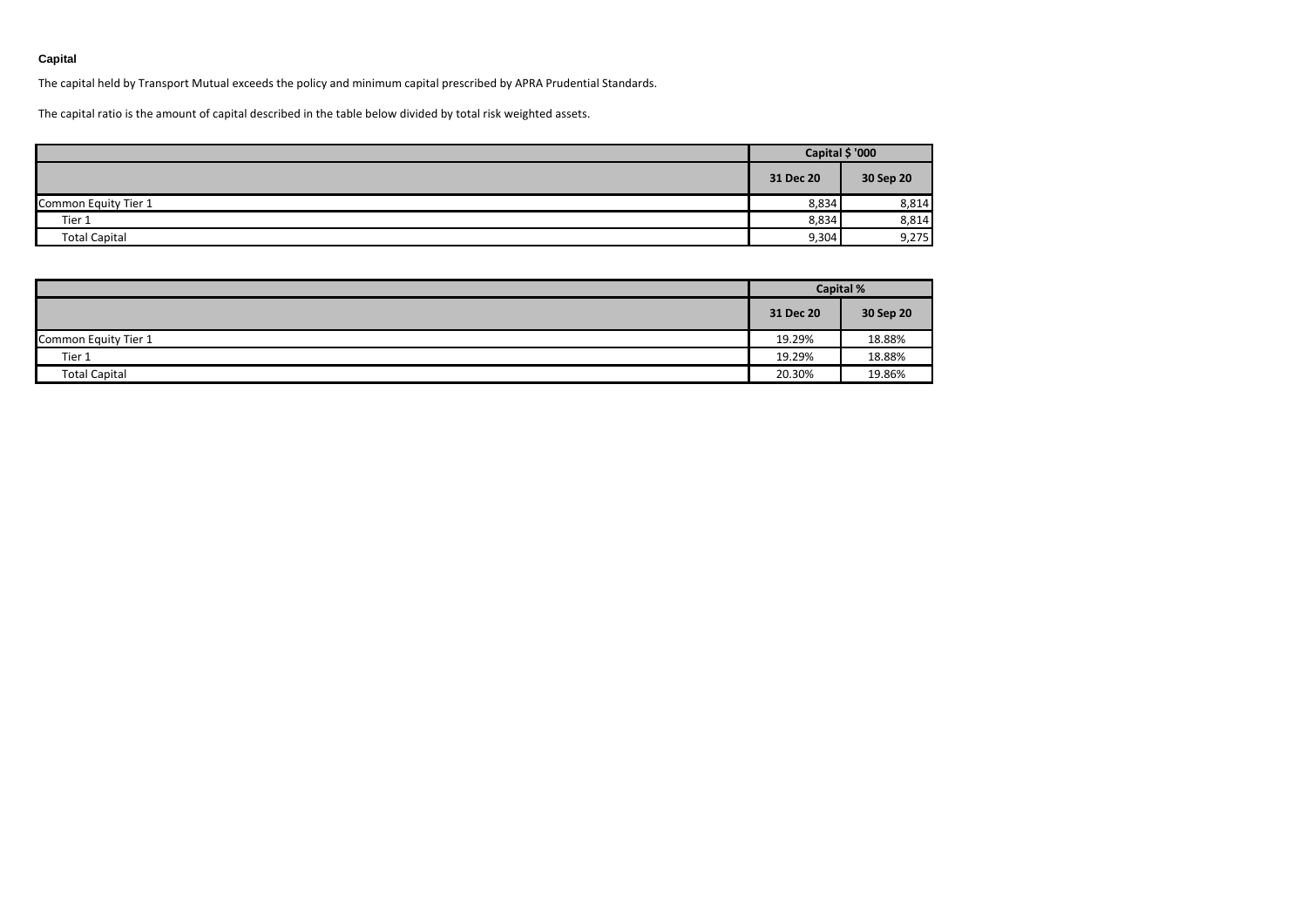#### **CREDIT RISK – INVESTMENTS**

Surplus cash not invested in loans to members are held in high quality liquid assets (HQLA) or other investments according to Transport Mutual's Liquidity Policy. This includes the funds required to be held to meet withdrawal of deposits by members.

Transport Mutual uses the ratings of reputable ratings agencies to assess the credit quality of all investment exposures, where applicable, using the credit quality assessment scale in APRA prudential Guidance in APS112.

The exposure values associated with each credit quality step are as follows.

#### **Credit Risk Investments**

| 31 Dec 20                            |                       |                       |                               |           |
|--------------------------------------|-----------------------|-----------------------|-------------------------------|-----------|
|                                      | <b>Carrying Value</b> | <b>Past Due Value</b> | Impaired<br><b>Facilities</b> | Provision |
|                                      | \$′000                | \$′000                | \$′000                        | \$′000    |
| Cuscal - Rated A                     | 10,979                |                       |                               |           |
| Banks - Rated AA and above           | 6,987                 |                       |                               |           |
| Banks - Rated below AA               |                       |                       |                               |           |
| Credit Unions - Rated below AA       |                       |                       |                               |           |
| Unrated Institutions - Credit Unions |                       |                       |                               |           |
| Total                                | 17,966                |                       |                               |           |

| 30 Sep 20                            |                       |                       |                               |           |
|--------------------------------------|-----------------------|-----------------------|-------------------------------|-----------|
|                                      | <b>Carrying Value</b> | <b>Past Due Value</b> | Impaired<br><b>Facilities</b> | Provision |
|                                      | \$′000                | \$′000                | \$′000                        | \$′000    |
| Cuscal - Rated A                     | 7,888                 |                       |                               |           |
| Banks - Rated AA and above           | 9,480                 |                       |                               |           |
| Banks - Rated below AA               |                       |                       |                               |           |
| Credit Unions - Rated below AA       |                       |                       |                               |           |
| Unrated Institutions - Credit Unions |                       |                       |                               |           |
| Total                                | 17,368                |                       |                               |           |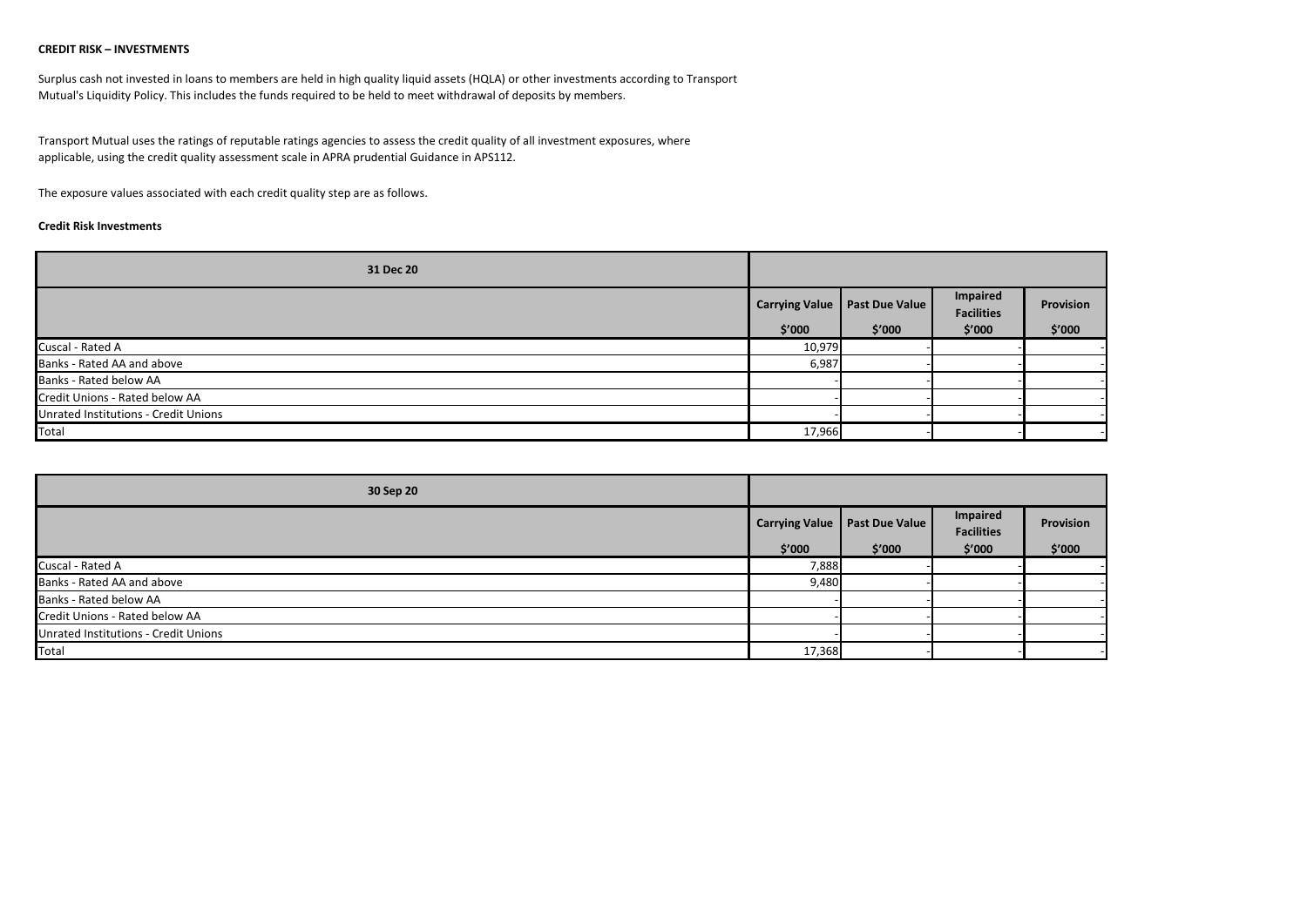#### **CREDIT RISK – LOANS**

The classes of loans entered into is limited to loans, commitments and other non-market off-balance sheet exposures. Transport Mutual does not enter into debt securities, and over-thecounter derivatives.

#### **Impairment details**

The level of impaired loans by class of loan is set out below. In the note below:

- · Carrying Value is the amount of the balance sheet gross of provision.
- · Past due loans is the 'on balance sheet' loan balances which are behind in repayments past due by 90 days or more but not impaired.
- · Impaired loans are the 'on balance sheet' loan balances which are at risk of not meeting all principle and interest repayments over time.
- · Provision for impairment is the amount of the impairment provision allocated to the class of impaired loans.
- · The losses in the period equate to the additional provisions set aside for impaired loans, and bad debts written off in excess of previous provision allowances.

The impaired loans are generally not secured against residential property. Some impaired loans are secured by bill of sale over motor vehicles or other assets of varying value. It is not practicable to determine the fair value of all collateral as at the balance date due to the variety of assets and their condition. The analysis of Transport Mutual's loans by class is as follows:

#### **Credit Risk Loans**

| 31 Dec 20                 |                                                             |                                                                             |                                                                  |                                         |                                                                          |                                                                                 |
|---------------------------|-------------------------------------------------------------|-----------------------------------------------------------------------------|------------------------------------------------------------------|-----------------------------------------|--------------------------------------------------------------------------|---------------------------------------------------------------------------------|
| <b>Loans Portfolio</b>    | Gross exposure<br>value-Average<br>for the period<br>\$′000 | on Statement of (redraws, credit)<br>Financial<br><b>Position</b><br>\$′000 | Carrying value   Commitments<br>facilities<br>undrawn)<br>\$′000 | <b>Past Due</b><br>facilities<br>\$'000 | <b>Specific</b><br><b>Provision as</b><br>at end of<br>quarter<br>\$'000 | Increase in<br>specific<br>provision and<br>write- offs in<br>quarter<br>\$'000 |
| Mortgage secured          | 69,231                                                      | 67,932                                                                      | 1,484                                                            |                                         |                                                                          |                                                                                 |
| Personal                  | 6,756                                                       | 6,910                                                                       |                                                                  |                                         | 116                                                                      | (8)                                                                             |
| Overdrafts & Credit Cards | 54                                                          | 55                                                                          |                                                                  |                                         |                                                                          |                                                                                 |
| Corporate borrowers       |                                                             |                                                                             |                                                                  |                                         |                                                                          |                                                                                 |
| Total                     | 76,041                                                      | 74,897                                                                      | 1,484                                                            |                                         | 116                                                                      | (8)                                                                             |

| 30 Sep 20                 |                                                                    |                                                                                                      |                                                        |                                  |                                                                          |                                                                                 |
|---------------------------|--------------------------------------------------------------------|------------------------------------------------------------------------------------------------------|--------------------------------------------------------|----------------------------------|--------------------------------------------------------------------------|---------------------------------------------------------------------------------|
| <b>Loans Portfolio</b>    | <b>Gross exposure</b><br>value-Average<br>for the period<br>\$'000 | <b>Carrying value</b><br>on Statement of (redraws, credit)<br>Financial<br><b>Position</b><br>\$′000 | <b>Commitments</b><br>facilities<br>undrawn)<br>\$′000 | Past Due<br>facilities<br>\$′000 | <b>Specific</b><br><b>Provision as</b><br>at end of<br>quarter<br>\$′000 | Increase in<br>specific<br>provision and<br>write- offs in<br>quarter<br>\$′000 |
| Mortgage secured          | 70,529                                                             | 70,529                                                                                               | 1,565                                                  |                                  |                                                                          |                                                                                 |
| Personal                  | 6,602                                                              | 6,602                                                                                                |                                                        |                                  | 124                                                                      |                                                                                 |
| Overdrafts & Credit Cards | 53                                                                 | 53                                                                                                   |                                                        |                                  |                                                                          |                                                                                 |
| Corporate borrowers       |                                                                    |                                                                                                      |                                                        |                                  |                                                                          |                                                                                 |
| Total                     | 77,184                                                             | 77,184                                                                                               | 1,565                                                  |                                  | 124                                                                      |                                                                                 |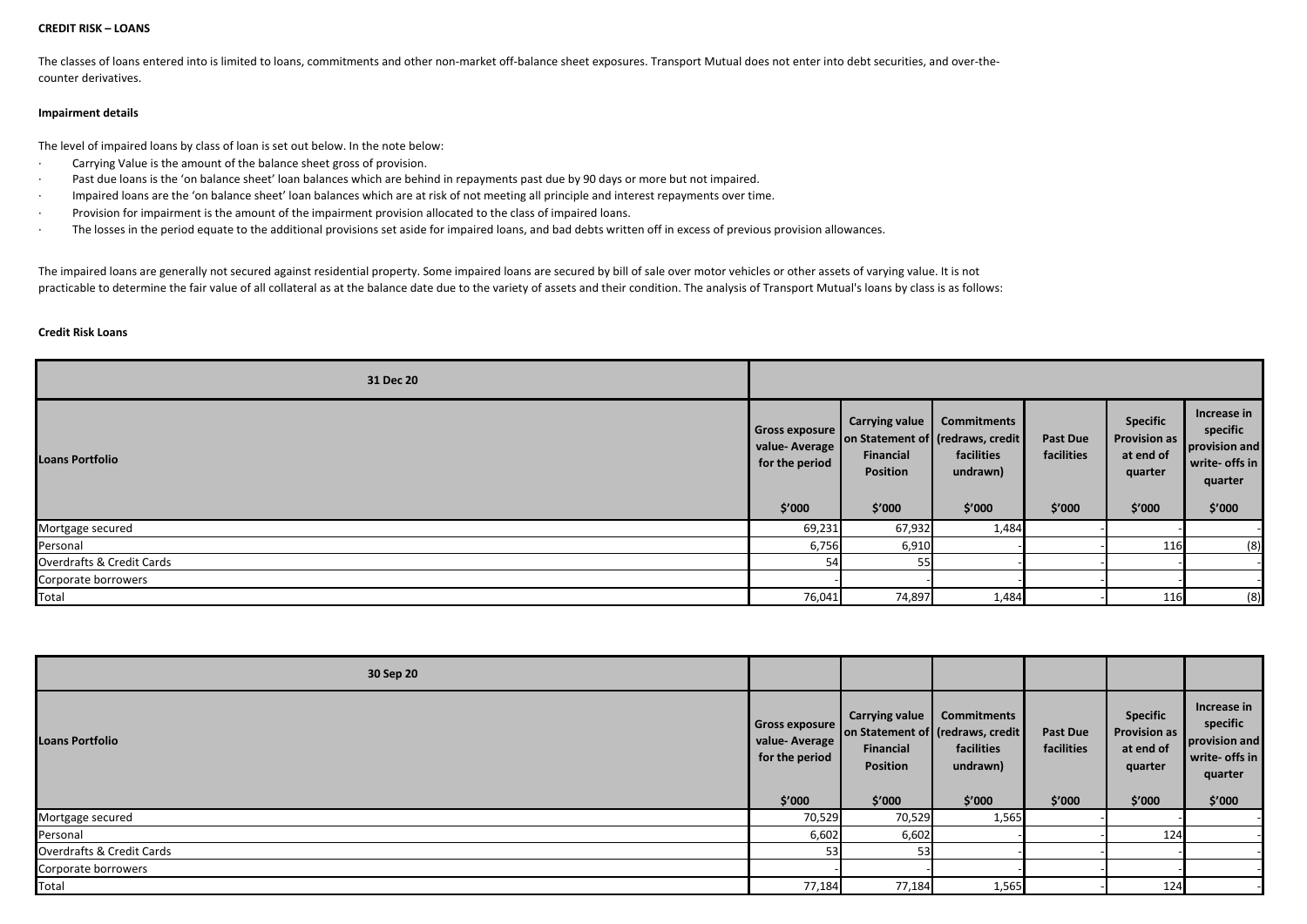#### **GENERAL RESERVE FOR CREDIT LOSSES**

In addition to the above provision for impairment, the Board has recognised the need to make an allocation from retained earnings to ensure there is adequate protection for members against the prospect that some members will experience loan repayment difficulties in the future.

### **General Reserve for Credit Losses**

|                                          | 31 Dec 20 | 30 Sep 20 |
|------------------------------------------|-----------|-----------|
|                                          | \$'000    | \$'000    |
| <b>General Reserve for Credit Losses</b> | 461       | 461       |